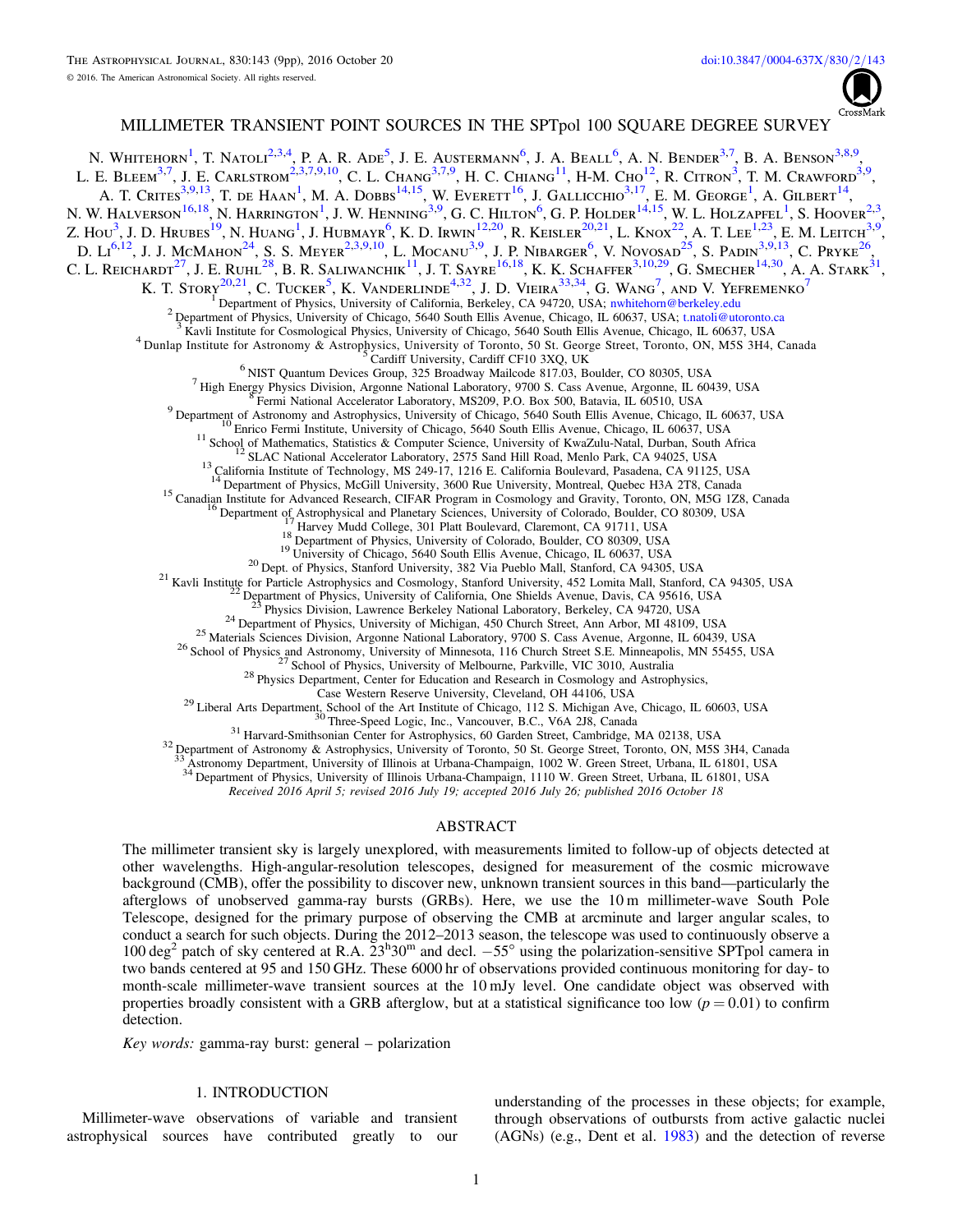shocks in gamma-ray bursts (GRBs) (Laskar et al. [2013](#page-8-1)). GRB afterglows are of particular interest in this band, as they often have the peak of their spectra in or near the millimeter range (Granot & Sari [2002](#page-8-2)), with emission lasting over timescales of days to weeks. GRB emission is expected to be more tightly beamed in gamma-rays than at longer wavelengths; burst afterglows not accompanied by detectable gamma-ray emission are believed to exist—but have not been detected. The observation of these off-axis sources would provide insight into the jet dynamics and central engine energy budget of GRBs (Rhoads [1997](#page-8-3)). In addition, other classes of gamma-dark bursts have been advanced as the solutions to a number of astrophysical puzzles; for example, the origin of the TeV–PeV diffuse neutrino background (Senno et al. [2016](#page-8-4)). However, no untriggered millimeter transient searches—which could reveal both these orphan GRB afterglows and new, unknown sources —have been conducted to date, due to limitations of observation time and field of view.

High-angular-resolution cosmic microwave background (CMB) surveys offer a unique opportunity to fill this void and probe for previously unknown transient sources in the millimeter and submillimeter bands (Metzger et al. [2015](#page-8-5)). To average down instrumental and atmospheric noise, a typical ground-based CMB survey will continuously scan the same patch of sky (tens to thousands of square degrees) for years. In addition to providing low-noise maps of the CMB, this observation strategy provides a platform for continuous monitoring of the survey region for variable and transient sources in the millimeter band in which the CMB is brightest. The rapid reobservation cadence of ground-based instruments, typically hours, provides sensitivity to a wide range of possible variability scales, from hours to the years-long periods of cosmology surveys.

This work describes such a search for transient point sources, using the 10 m South Pole Telescope (SPT; Carlstrom et al. [2011](#page-8-6); Austermann et al. [2012](#page-8-7)). Using the SPT, we achieve discovery sensitivity of approximately 10 mJy on timescales of days to weeks (Section [3](#page-3-0)). This depth gives a sensitivity in the upper range of observed GRB afterglows from follow-up observations conducted in this band, but well below the brightest observed bursts, which have had fluxes exceeding 70 mJy (de Ugarte Postigo et al. [2012](#page-8-8)). This sensitivity also compares favorably to previous blind radio surveys (e.g., Levinson et al. [2002](#page-8-9); Bell et al. [2011](#page-8-10)), which have had flux sensitivity comparable to this work, but smaller effective sky coverage for week-scale sources, and have been conducted at lower frequencies where GRB afterglows are much dimmer.

#### 2. SURVEY METHOD

<span id="page-1-1"></span>Over the period of this study (2012 April–2013 May), the polarization-sensitive SPTpol receiver was used to observe a 100 square degree field centered at R.A.  $23^{\text{h}}30^{\text{m}}$  and decl. −55° (Figure [1](#page-1-0)). This field is well out of the Galactic plane, giving sensitivity predominantly to extragalactic sources. Observations were conducted continuously, at approximately hourly intervals, except for the period from 2012 November 10 to 2013 March 26, in which observations of this field were not made to avoid Sun contamination and allow for telescope maintenance.

The SPTpol receiver consists of an array of 1536 transition edge sensor bolometers, with 360 operating at 95 GHz and 1176 at 150 GHz. Each of the receiver's pixels consists of a

<span id="page-1-0"></span>

Figure 1. Survey field used for the SPTpol observations in this work, showing surface brightness (T) at 150 GHz. This field is shared with recent SPTpol cosmology analyses (e.g., Keisler et al. [2015](#page-8-11)) and is well out of the Galactic plane.

pair of bolometers sensitive to perpendicular linear polarizations at one of these frequencies (Austermann et al. [2012](#page-8-7)). The 95 GHz detectors have wider beams (1.8 arcmin) than the 150 GHz detectors (1.1 arcmin). For unresolved sources with comparable fluxes at both frequencies, such as GRB afterglows, the change in beam width—as well as differing detector performance, the larger number of 150 GHz detectors, and changes in the atmospheric noise level—result in 1.7 times better sensitivity at 150 GHz. Much steeper spectra than expected for GRBs—steeper than  $\nu^{-1.2}$ —would be required for better sensitivity at 95 GHz. In this work, we focus on sources with less steeply falling or rising spectra, and use the 150 GHz band as our primary detection channel, examining the 95 GHz data only for additional information about any detected candidate sources.

The cryogenic system used to maintain the SPTpol detectors at sub-Kelvin temperatures is a closed cycle three-stage ( 4 He–<sup>3</sup> He–<sup>3</sup> He) refrigerator. The refrigerator's cooling cycle is not continuous, and needs to be recycled periodically for recondensation of helium. The recycling causes approximately 8 hr of lost observation time every 36 hr as the helium is recondensed, the detectors retuned, and the instrument recalibrated. Because the transient search conducted here is focused on emission lasting days or longer, we combine all field observations within one of these 36 hr cycles into a single map for analysis using an inverse-variance-weighted average. Because the instrument calibration and detector operating points are maintained for this period, this also results in the combination of maps with similar calibration and noise properties. The resulting 150 GHz cycle-length maps have a median  $1\sigma$  depth of 5.0 mJy.

We then filter these cycle-length combined maps, as described in the following sections, and compare them to the average map over the full season. Using a multi-epoch likelihood method, we examine these maps for sources present for periods of time significantly shorter than the one year survey period.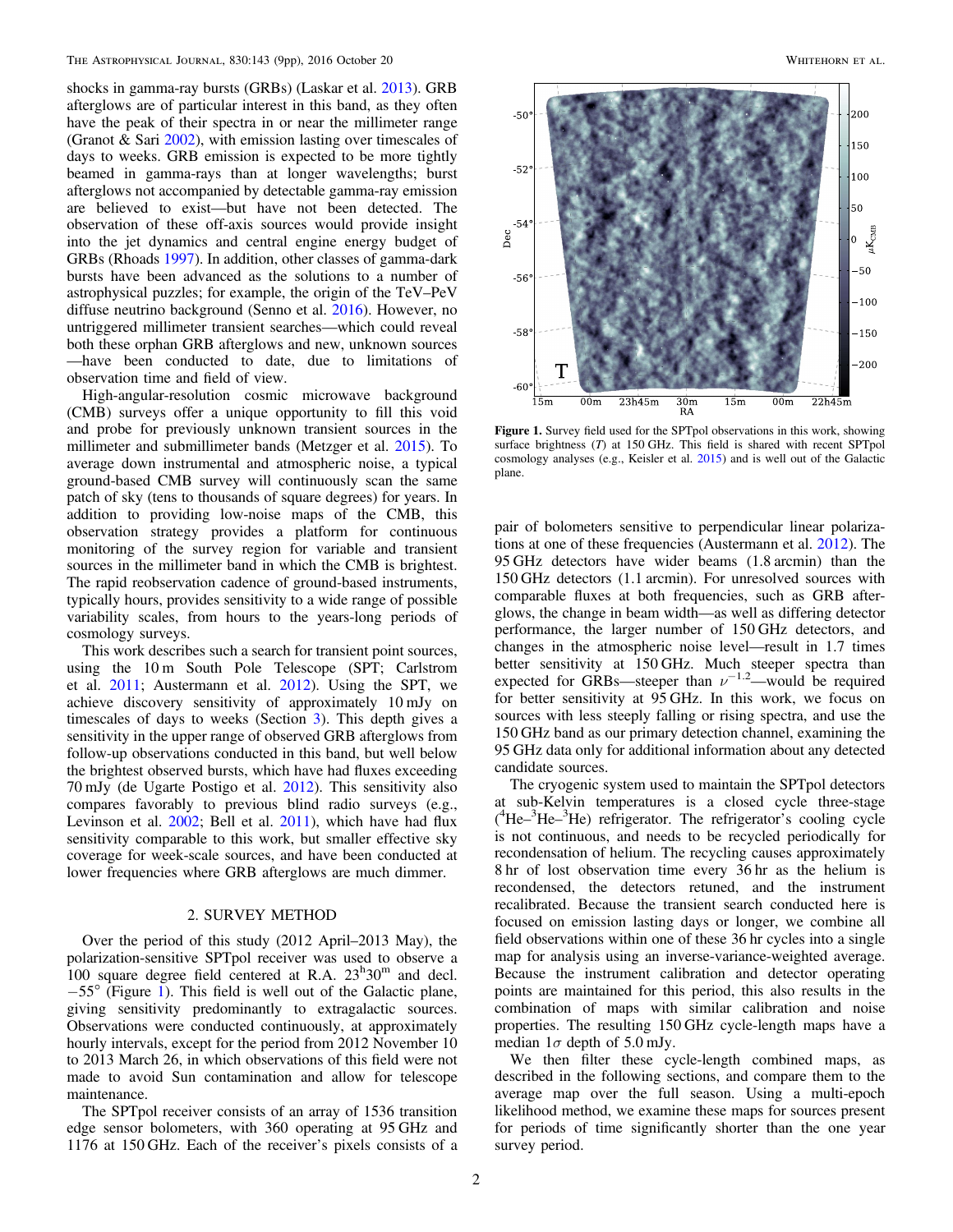The Astrophysical Journal, 830:143 (9pp), 2016 October 20 Whitehorn et al.

#### 2.1. Data Filtering and Calibration

Atmospheric fluctuations produce large-angular-scale signals in the data that vary from observation to observation and must be filtered to remove false transient sources. Here, we combine two approaches for the removal of these signals: filtering timeordered detector data against large-scale variations, and a matched filter applied to the maps to increase sensitivity to point sources. During observations, the telescope scans back and forth across the observing field in azimuth (which is equivalent to R.A. at the South Pole) at a speed of  $\sim 0.5$  s<sup>-1</sup>, and then steps in elevation (equivalent to decl.). The telescope repeats this scanning and stepping over the decl. range of the survey field. As a first step in the filtering of large-scale map structures produced by atmospheric fluctuations, we subtract a seventh-order polynomial fit to the data from each ~10° azimuthal scan. This filtering removes most atmospheric structure at degree and larger scales while having little effect on sensitivity to point sources at arcminute scales. The timeordered detector data are then low-pass filtered at a frequency corresponding to the 0.25 arcmin pixels in the final maps, to prevent aliasing higher frequency features. After filtering, the data from each detector is combined into a map using an equalarea projection. Both polarizations are summed, and the contributions from each detector weighted by the inverse of its variance in the 0.8–3 Hz band, roughly where we expect the signals of interest to most SPTpol analyses to lie.

As time-independent features (the CMB, steady point sources, etc.) difference out in our analysis (Section [2.3](#page-2-0)), our map filtering is built to discriminate point sources from the time-varying features of the sky: atmospheric fluctuations, instrument noise, and variable compact objects. We treat the first two of these, using the matched filter method described in Vieira et al. ([2010](#page-8-12)) and Haehnelt & Tegmark ([1996](#page-8-13)), to downweight remaining large-scale structures in the map in favor of the instrument beam scale features produced by point sources. The matched filter is constructed primarily from measurements of the instrument beam and data-driven estimates of the instrument and atmospheric noise power spectra. Although not required for this search, we also include the time-independent CMB power spectrum as a noise term in the matched filter for consistency with the previous SPT point source results in Vieira et al. ([2010](#page-8-12)) and Mocanu et al. ([2013](#page-8-14)). Because the typical angular scale of CMB fluctuations is much larger than the instrument beam, filtering the CMB removes little of the point source signal, and thus does not significantly degrade our analysis.

Many of the brightest point sources at millimeter wavelengths exhibit substantial time variability—up to a factor of two for some AGNs. Our observing field contains ∼350 point sources detected with fluxes above 2.5 mJy ( $5\sigma$  for the year of data used here). To prevent false detections from variability in these sources, we mask areas of the map within 5 arcmin of steady point sources in this field, known from earlier SPT results (Mocanu et al. [2013](#page-8-14)), with quiescent fluxes above 5 mJy —well below our threshold for detection of shorter-duration transient sources (Section [3](#page-3-0)). Very bright sources produce detectable filtering wings at larger distances that alias fluctuations in the source intensity. As such, we extend the masked area of sources above 50 mJy to a 10 arcmin radius from the source. This leaves a final survey array of  $80.5 \text{ deg}^2$ . These sources were also masked in the computation of the polynomials subtracted from the time-ordered detector data.

Overall calibration of our data is based on observations of the galactic H II region RCW38 for flux calibration and coarse pointing, along with planet observations and AGN for measurements of instrument beams and pointing.

## 2.2. Data Selection

We use observation quality criteria nearly identical to those of Keisler et al. ([2015](#page-8-11)). These criteria remove observations of the field with elevated or non-Gaussian noise, as well as periods with abnormally low observing efficiency due, for example, to telescope maintenance or hardware problems. In addition, we use a different time discretization that causes a further 1% loss of observing time. This leaves 253 days of sensitivity to week-scale emitting sources.

## 2.3. Flare Identification

<span id="page-2-0"></span>To identify transient sources, we used a multi-epoch method, following Braun et al.  $(2010)$  $(2010)$  $(2010)$ , sensitive to sources on all timescales from the map discretization (∼36 hr) to a few months. This method identifies sources by fitting a variablewidth flare template to the inferred point source flux at a particular position, as a function of time. We then use the likelihood ratio of this fit to the null hypothesis (zero peak flux) as a discriminant to identify potential sources. For each point on a grid covering the survey area with resolution of half an arcminute (approximately half our beam size), we minimize the following over the time series at that point:

<span id="page-2-1"></span>
$$
-2\ln\mathcal{L}(S, t_0, w) = \sum_{t} \frac{(\phi_t - f(t; S, t_0, w))^2}{\sigma_t^2} - 2P(w). \tag{1}
$$

<span id="page-2-2"></span>Here,  $\phi_t$  is the difference between each pixel and the corresponding pixel in our full-period average map,  $\sigma_t$  is the estimated noise level at that map position and time,  $P(w)$  is a penalty function that will be described later, and  $f(t; S, t_0, w)$  is a Gaussian template for the source flux as a function of time:

$$
f(t; S, t_0, w) = S e^{-(t-t_0)^2/(0.25w^2/\ln 2)}.
$$
 (2)

The functional form of this template was chosen as a generic search function containing a variable-width flare that allows the numerically robust minimization of Equation ([1](#page-2-1)) and provides good statistical power for a wide variety of potential flare shapes (Braun et al.  $2010$ ). The parameter w is the full width at half-maximum (FWHM) of this Gaussian. The sensitivity to astrophysical sources identified using this method depends weakly, typically at the percent level, on the actual emission profile. This can be seen intuitively by considering the limiting cases of low and high signal-to-noise. In the low signal-tonoise regime, at the detection threshold, the data would be sufficient to detect a source but not to determine the shape of the emission. This is equivalent to the statement that there cannot be a large change in the likelihood ([1](#page-2-1)), our detection figure of merit, from variations in the functional form of the emission profile  $f(t; x)$ . When signal-to-noise is very high, we do expect potentially large changes in the value of the likelihood from shape mismatches. However, because our detection threshold (Section [3](#page-3-0)) is fairly low, we do not expect changes in the likelihood from shape differences relative to our template to meaningfully change our detection efficiency. Instead, the major impact of shape mismatches is to cause the parameter values  $(S, t_0, w)$  to reflect only effective parameters of our template, rather than unbiased estimates of the peak flux,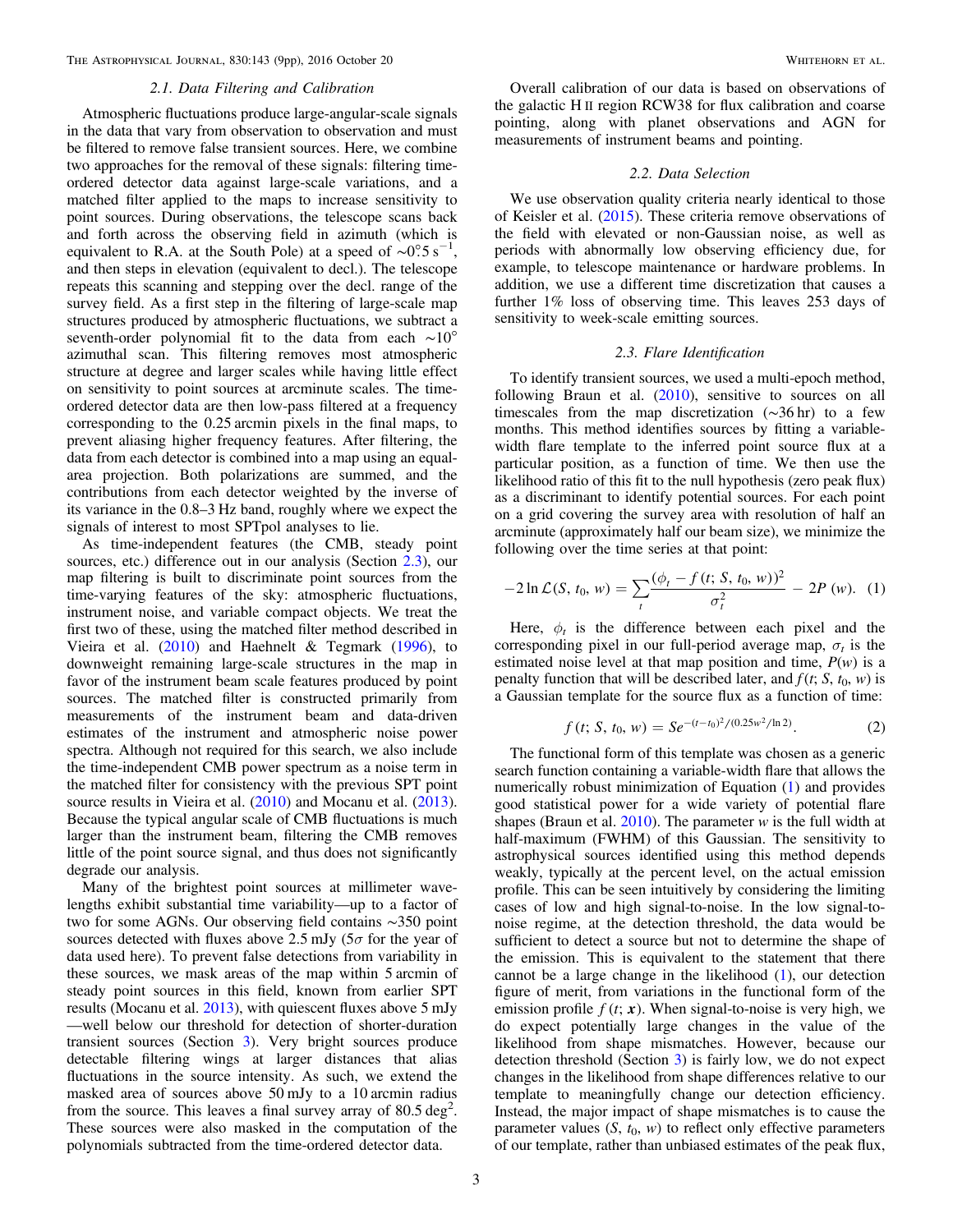<span id="page-3-1"></span>

**Figure 2.** Distribution of test statistic values obtained in this analysis. The red line is a smoothed version of  $2 \times 10^9$  Monte Carlo realizations of the estimated noise in the field, and describes the data (crosses) well in the noise-dominated region to the left. The gray-filled region shows values for the negative fluctuations observed in our data, which are unphysical as source emission, that we use as a control sample. Vertical error bars are 68% Feldman-Cousins confidence intervals; horizontal error bars indicate bin width. The point at the far right is described in Section [4.](#page-4-0)

start time, or emission width. Because genuine astrophysical sources are not expected to have a Gaussian profile, the parameters of Equation ([2](#page-2-2)) should thus be regarded, in general, as nuisance parameters.

From Equation ([1](#page-2-1)), we form a test statistic (TS) from the ratio of the best-fit likelihood, with all parameters free, to the best-fit likelihood where the estimated peak flux is fixed to  $S = 0$ , and all other parameters are free (here, carets denote best-fit quantities):

<span id="page-3-3"></span>
$$
TS = -2\Delta \ln \mathcal{L} = -2\ln \hat{\mathcal{L}}(\hat{S}, \hat{t}_0, \hat{w}) + 2\ln \hat{\mathcal{L}}(0, \hat{t}'_0, \hat{w}').
$$
 (3)

If the penalty function  $P(w) = 0$ , this TS has a maximization bias toward short estimated flare widths  $(w)$ , as a result of the look-elsewhere effect. For short flares, there are more potential uncorrelated points in time for the flare to start  $(t_0)$ , effectively widening the search space—and thus, the effective trials factor. This increases the false discovery rate  $(FDR)$  at small w. Following Braun et al. ([2010](#page-8-15)), we flatten the FDR by applying a penalty term  $P(w) = \ln(w)$  that approximates a marginalization of the likelihood  $(1)$  $(1)$  $(1)$  over a uniform prior in  $t_0$  and cancels this effect.

For the evaluation of  $P(w)$ , w is bounded above by the full length of the survey to prevent runaway values of Equation ([1](#page-2-1)) when evaluating the null hypothesis  $(S = 0)$ , in which  $P(w) = \ln(w)$  is the only variable term. Otherwise, w is constrained only by a non-negativity requirement.

We compute statistical significance from values of TS by using the noise-dominated low-significance parts of the TS distribution and by using negative fluctuations, which are unphysical as source emission, as a signal-free control sample (Figure [2](#page-3-1)). Both distributions, with the exception of the object described in Section [4,](#page-4-0) are well-described in their highsignificance region by the expected  $\chi^2$  distribution. Above the highest observed noise fluctuation, we extrapolate this fit distribution of positive fluctuations to more signal-like values of TS to compute significance. We use the significance of the highest-TS point as a summary statistic for the entire analysis, resulting in our final p-value being equal to the p-value for the highest significance point. In the limit that the false detection

<span id="page-3-2"></span>

**Figure 3.** Detection threshold (6 $\sigma$ ) as a function of flare duration. The blue line indicates the flux at which 50% of sources would be detectable; the filled region shows the range between the points at which 10% and 90% of sources would be detectable. Very long flares, approaching the length of the full data set, are indistinguishable from continuously emitting point sources, slightly reducing sensitivity relative to  $t^{-1/2}$  on the right. This figure assumes an arbitrary Gaussian flare profile—alternatives (e.g., boxcar functions or scaled copies of the GRB030329 100 GHz lightcurve from Sheth et al. [2003](#page-8-17)) differ at the level of a few percent. Sources were injected starting at times uniformly distributed over the observing period within two days of an observation (this removes the summer maintenance period, leaving 253 days of effective live time), and uniformly throughout the  $80.5 \text{ deg}^2$  masked survey area.

rate is small  $(\ll 1)$ , this in turn is equal to the false detection rate associated with the most significant point in the survey.

As a further cross-check, we ran  $2 \times 10^9$  noise-only simulations, equivalent to approximately 1500 years of observations of this field. These reproduce the data well in the noise-dominated part of the TS distribution (Figure [2](#page-3-1)), and show no evidence of deviations from the  $\chi^2$  extrapolation at high values.

# 3. SENSITIVITY

<span id="page-3-0"></span>Given the one year length of the survey, observing band, and flux sensitivity (Figure [3](#page-3-2)), the objects most likely to be detected are expected to be nearly on-axis GRBs, tidal disruption events, and blazar flares (Metzger et al. [2015](#page-8-5)). The source class with the highest predicted rate from unknown sources (i.e., neglecting flares from AGN whose quiescent flux is above SPT's threshold) is the nearly on-axis GRB a few days to a week after the burst (Ghirlanda et al. [2013](#page-8-16); Metzger et al. [2015](#page-8-5)).

GRB afterglow emission is believed to be dominated by synchrotron processes, with significant self-absorption at low frequencies. As the afterglow ages, it gradually becomes optically thinner and the self-absorption point  $(\nu_a)$  moves to progressively lower frequencies. This break frequency marks the junction between the rising, optically thick part of the spectrum  $(\nu^{2-2.5})$  and the falling, optically thin synchrotron regime ( $\nu^{-\beta}$ ). Thus, it corresponds to the peak of the spectrum. In the early stages of the afterglow, the burst will brighten with time at observing frequencies  $\nu_{obs}$  below  $\nu_a$ , as  $\nu_a$  moves to lower frequencies faster than the burst cools, decreasing the suppression from self-absorption at  $\nu_{obs}$ . Once  $\nu_a < \nu_{obs}$ , the flux will begin to decrease with time, following the cooling of the burst. This competition between cooling and self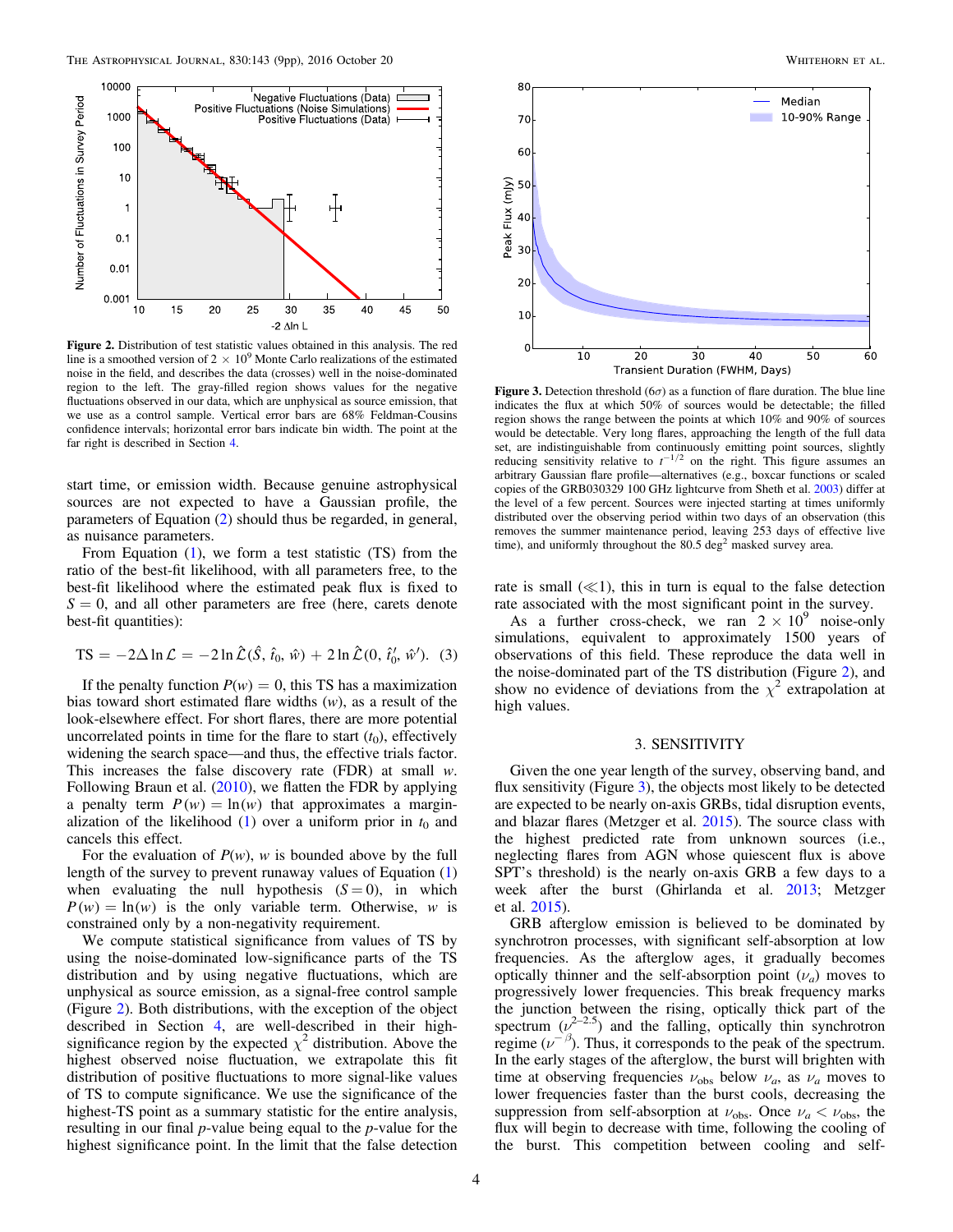absorption results in an earlier peak emission time (when  $\nu_a = \nu_{\rm obs}$ ) as  $\nu_{\rm obs}$  rises, corresponding to both brighter peak emission and tighter beaming angles. For  $v_{obs} \sim 150$  GHz, typical peak times range from a few days to a week after the burst, rather than the several weeks typical of 1.4 GHz observations, with much higher peak fluxes (Ghirlanda et al. [2013](#page-8-16)). This peak emission time, and the observed length of emission, may be correlated with the peak observed flux, both due to the physics of the expanding jet and cosmological effects—such as time dilation at high redshift (Ghirlanda et al. [2013](#page-8-16)). Although the tighter beaming angles at high frequencies suppress the number of observable bursts, the higher fluxes result in a net increase in the number of detectable objects for a survey with a fixed limiting flux density, as  $\nu_{\rm obs}$  increases into the millimeter band (Ghirlanda et al. [2014](#page-8-18); Metzger et al. [2015](#page-8-5)).

The approach described in Section [2](#page-1-1) gives effective  $1\sigma$  map noise of 2–3 mJy on the relevant week timescale for on-axis GRB afterglows. For the longer (month-scale) emission expected from very off-axis and population-three bursts (Ghirlanda et al.  $2014$ ; Macpherson & Coward  $2015$ ), we achieve lower effective noise in the 1–2 mJy range At very long timescales ( $\geq 6$  months), however, sensitivity rapidly fades as the source duration becomes comparable to the survey period and it becomes indistinguishable from a steady source.

Over the number of map pixels and time range of the survey, we expect to have up to  $5\sigma$  (TS = 25) fluctuations by chance (red line, Figure [2](#page-3-1)). This makes  $6\sigma$  (TS = 36), which corresponds to 0.01 false detections in the survey, a reasonable detection benchmark for the purpose of computing sensitivity. At the  $6\sigma$  level, this gives an average detection sensitivity of peak fluxes in the 10–15 mJy range (Figure [3](#page-3-2)), depending on emission length and position in the field.

This sensitivity is well below the brightest GRBs followed up in this band, which had peak fluxes above 70 mJy (e.g., GRB030329 from Sheth et al. [2003](#page-8-17)), but well above the average observed burst, which has a peak flux of ∼1 mJy. Using the catalog in de Ugarte Postigo et al. ([2012](#page-8-8)), we would have been sensitive to ∼6% of the bursts with measurements either limits or detections—comparable to our sensitivity. This is not an unbiased catalog, however, so the implications of this for the true average burst are not entirely clear. Whether we assume this to be a representative sample, or use theoretical calculations such as Metzger et al. ([2015](#page-8-5)) or Ghirlanda et al. ([2014](#page-8-18)), we expect only a small number  $(\leq 1)$  of detectable bursts in the survey area per year. This expected number depends on the GRB jet opening angle and a number of other poorly known parameters—and so is not well-determined theoretically.

## 4. CANDIDATE OBJECT

<span id="page-4-0"></span>One candidate object was observed peaking on 2013 April 11 at  $23^{\rm h}52^{\rm m}30^{\rm s}$ ,  $-57^{\circ}30'7''$  (J2000), with a best-fit peak flux at 150 GHz of  $16.5 \pm 2.4$  $16.5 \pm 2.4$  mJy (Figure 4) and emission above background levels detected for three days on either side of the peak ( $\hat{w} = 6.3$  days, Figure [5](#page-5-0)). Using the statistical significance calculation from Section [2.3](#page-2-0), 0.007 objects of this TS value (37) or higher were expected by chance in this data set.

The data contributing most to the likelihood show no signs of data quality problems. During the peak times of the candidate source on April 11, there is excess flux at this location in 16 of the 20 individual one-hour maps bundled for

<span id="page-4-1"></span>

Figure 4. Filtered maps of the region around the candidate source, at 150 GHz at the peak time (2013 April 11), and off-time two weeks later (2013 April 25). The color scales are identical in both panels. Pixels are 0.25 arcmin across. The telescope has a 1.1 arcmin beam at this frequency. The  $1\sigma$  noise in this field is 3.3 mJy for both figures. These maps correspond to fridge-cycle-length time slices of approximately 36 hr; the top panel shows the same time period as the peak point in Figure [5,](#page-5-0) whereas the bottom panel corresponds to the second point from the right.

the analysis. In nine of these one-hour maps, the excess is more than  $1\sigma$ ; in four, more than  $2\sigma$ ; and in one,  $3\sigma$ . No single map contributes more than this, which implies that no single observation dominates the observed excess. This rules out the kinds of brief instrumental systematics identified by Frail et al. ([2012](#page-8-20)) in previous radio transient surveys.

Another potential systematics issue arises from a day-long power outage on April 9–10 that precluded telescope observations. Detailed data-quality checks on maps from the cycle beginning April 11, after the outage, showed no evidence of data-quality problems (non-Gaussian noise, higher-thannormal noise levels, shifts in position or flux of steady in-field sources) induced by the outage.

In the 95 GHz band, no corresponding source was observed at this time. Using the best-fit values of w and  $t_0$  from 150 GHz, we can set a limit on the 95 GHz peak flux of  $S_{95} < 8$  mJy at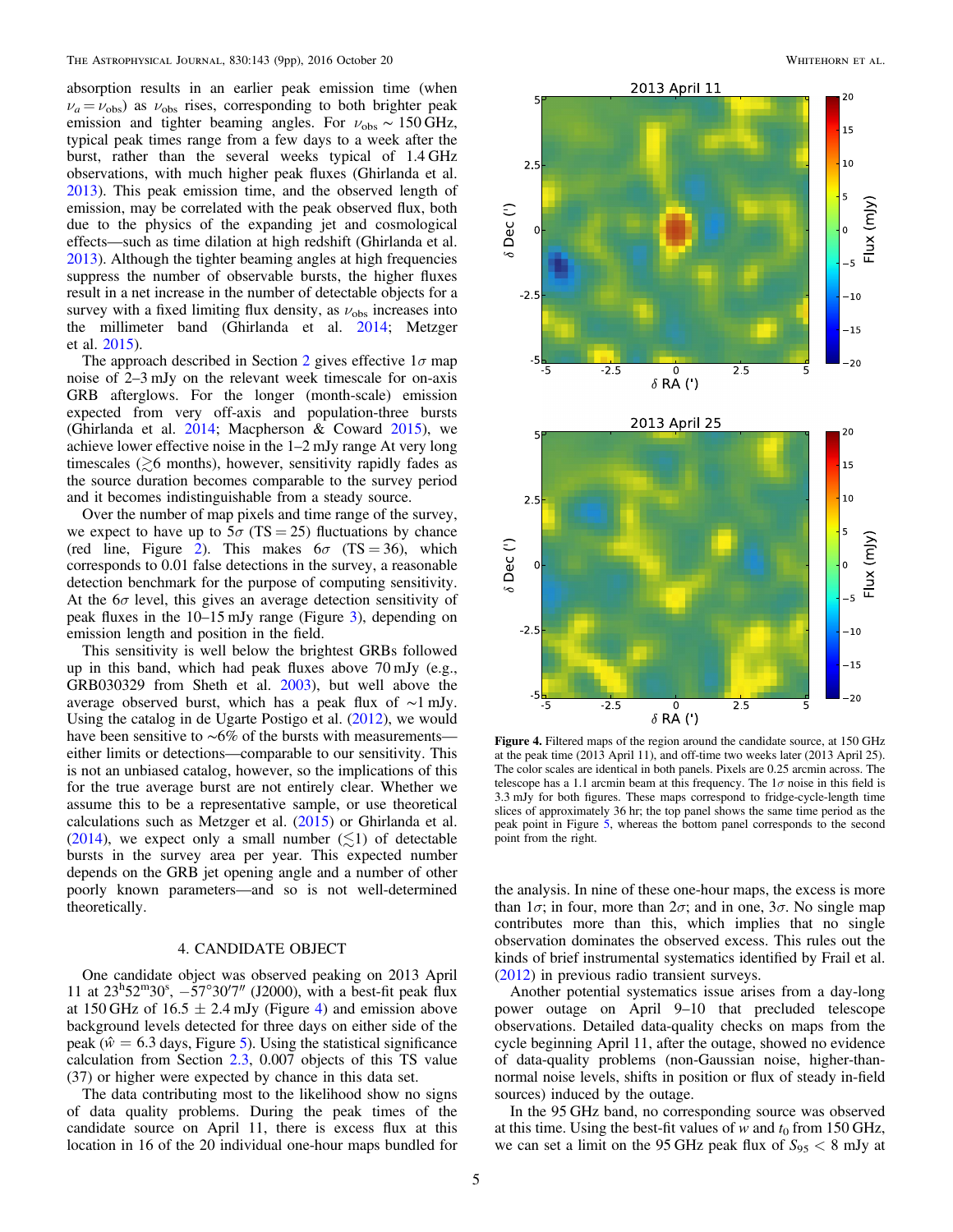<span id="page-5-0"></span>

Figure 5. Flux vs. time around the peak time of the candidate source at 150 GHz. Points are placed at the start of the data-taking period to which they correspond. Error bars reflect  $1\sigma$  uncertainties.

90% CL, corresponding to a constraint on the spectral index of  $\alpha > 1.5$  ( $F_\nu \propto \nu^{\alpha}$ ) at 90% CL. This is consistent either with the candidate object being a statistical fluctuation, or a strongly inverted spectrum. As thermal emission at this level over a short period of time is unlikely, such a spectrum would best be explained by self-absorbed synchrotron emission with a cutoff above 100 GHz ( $\alpha$  = 2–2.5). GRB afterglows in this frequency range are expected to have self-absorption cutoffs in the millimeter and submillimeter band, and rising  $(\alpha \sim 2)$  or weakly inverted ( $\alpha = 0.3$ ) spectra at 100 GHz (Granot & Sari [2002](#page-8-2)).

The 150 GHz emission detected at the peak time was highly linearly polarized, with a polarization fraction  $f_p = 0.6 \pm 0.3$ (SPTpol is not sensitive to circular polarization). Similar polarization fractions were observed at every point in the light curve with signal-to-noise in flux greater than one (Figure [6](#page-5-1)). This is consistent with emission from a small-volume synchrotron source, such as a GRB or other small jet produced in an extremely homogeneous magnetic field (Granot & Königl [2003](#page-8-21)). It is not clear, however, how this very high polarization fraction corresponds to the non-detection in the 95 GHz data, which suggests an optically thick source.

Up to and including the peak of the emission on April 11, the detected polarization angle was consistent within statistical uncertainties, although only two points (April 9 and 11) have uncertainties small enough (10°) to draw any conclusions on this point. Beginning on April 12, as the candidate source began to fade, the polarization angle abruptly rotated  $75^{\circ} \pm 15^{\circ}$ , while maintaining a high polarization fraction of  $0.8^{+0.2}_{-0.4}$ . No further changes to the polarization fraction or angle were observed after that point, although the subsequent rapid reduction in flux makes any determination of polarization properties after April 15 difficult. Averaging all maps before the shift on April 12, the detected mean polarization angle of emission up to the peak was  $-42^{\circ} \pm 10^{\circ}$ . After the shift, the mean angle rotated to 36°  $\pm$  14°. Such a ~90° polarization angle rotation at this point in the lightcurve would be typical of a GRB afterglow jet break (Granot & Königl [2003](#page-8-21); Wiersema et al. [2014](#page-8-22)), in which the beaming angle expands beyond the geometric opening angle of the jet and the viewable polarization field becomes truncated.

We determine the overall mean polarization fraction of the emission using a profile likelihood, in which we form contours in an assumed constant polarization fraction  $\langle f_p \rangle$ , with all other

<span id="page-5-1"></span>

Figure 6. Polarization properties of the candidate source in the 150 GHz band, as a function of time. Quoted uncertainties are approximate  $1\sigma$  errors, and represent points in profile likelihood space at which  $\Delta 2 \ln \mathcal{L} = 1$ . The average polarization fraction in this period is 77  $\pm$  23%. Points are placed at the start of the data-taking period to which they correspond. A subset of Figure [5](#page-5-0) is included for reference.

parameters (polarization angle, true source flux) optimized to their best-fit values for each value of  $\langle f_p \rangle$  and allowed to vary without constraint in time. The difference in this profile likelihood between the best-fit point ( $\langle f_p \rangle = 0.77 \pm 0.23$ ) and  $f_p = 0$  (2 $\Delta \ln \mathcal{L} = 13$ ) lets us test for the statistical significance of the detection of non-zero polarization. As atmospheric foregrounds are unpolarized and instrumental polarization leakage is low (Keisler et al. [2015](#page-8-11)), the detection of a polarization fraction  $f_p > 0$  can be taken as independent a posteriori evidence for an astrophysical source. Using Monte Carlo simulations, we would have expected to have a polarization  $2\Delta\mathcal{L} \geq 13$  by chance in these data, given the observed intensity curve in 1.5% of cases. As  $f_p$  is statistically independent of S, and no selection was performed on  $f_p$ , this significance does not require correction for the look-elsewhere effect. As a systematics check, we examined the apparent polarization fraction at the locations of lower-significance fluctuations in the maps containing the candidate source. We found no evidence for correlation between intensity and polarization fraction at these points, ruling out a temporary miscalibration or other systematic source of polarization in the data.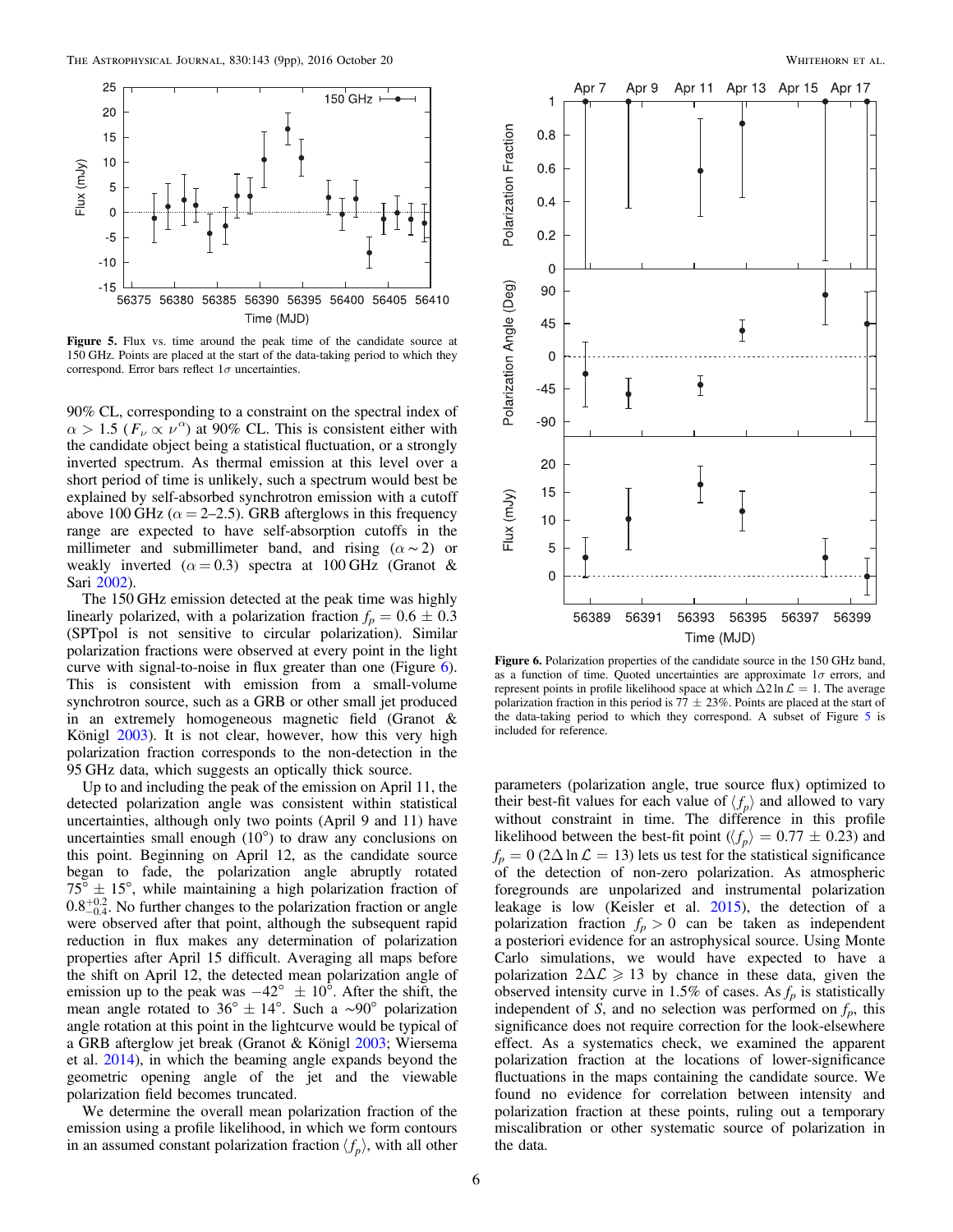No steady sources at this location have been observed in SPT data, and there was no evidence for emission at other times in this survey (Figure [4,](#page-4-1) 150 GHz quiescent flux  $\langle 1.3 \text{ mJy} \rangle$  at 90% CL). Although several known sources are present within the half-arcminute positional uncertainty on this candidate, data from the Blanco Cosmology Survey and Spitzer (taken before the potential flare date) show no bright or otherwise notable sources at this location that would indicate a likely counterpart (Ashby et al. [2013](#page-8-23); Bleem et al. [2015](#page-8-24)). One dim cataloged GALEX source (Bianchi et al. [2014](#page-8-25)) is present at this position, though again the source density is high enough to prevent a definite association. The absence of a bright source in these surveys suggests that the observed emission was likely not a minor flare-up of an AGN with quiescent flux just below our threshold.

Due to its high galactic latitude ( $b = -58^{\circ}$ ), the candidate is unlikely to be a galactic source. If the candidate is an extragalactic source, the absence of a bright cataloged host galaxy at this position would imply a high ratio of source-tohost luminosity. No gamma-ray or X-ray alerts were filed to GCN from this region of the sky within several weeks of this event, and no alerts at any time in 2012 or 2013 were consistent with this position.

Although the statistical significance of this event in our analysis is low  $(p = 0.01)$ , the polarization data provide an independent, albeit inconclusive, chain of evidence in support of the idea that these observations were due to some astrophysical transient. The nature of that potential transient remains unclear, as no additional information from the 95 GHz band or other observations provide a positive spectral measurement, counterpart, or host galaxy. Although it is not clear how to reconcile the 95 GHz non-detection with the 150 GHz polarization data, a plausible explanation for the 150 GHz data alone would be a nearly on-axis GRB afterglow. This would be consistent with the timescale of emission, the high degree of linear polarization, and the 90° polarization rotation coincident with the beginning of the candidate's decay (Granot & Königl [2003](#page-8-21)). The gamma-ray component of such a GRB could have been missed due to the limited observing efficiency of satellites, a small misalignment of the jet, or obscuration of the prompt high-energy component. The last two would be consistent with the several-day rise in emission seen here.

## 5. POPULATION CONSTRAINTS

Beyond the properties of the highest-significance point, the distribution of TS values (Figure [2](#page-3-1)) allows us to place constraints on the population of sources. A sufficiently steep distribution dominated by dim sources would have introduced statistical non-Gaussianity in the maps by increasing the rate of subthreshold positive fluctuations above expected levels, whereas a relatively flat spectrum of peak fluxes would be expected to produce a uniform distribution in  $\sqrt{TS}$ .

We formalize this by modeling the TS distribution (Figure [2](#page-3-1)) as the sum of two parts: noise fluctuations, and an injected population of simulated sources. Noise fluctuations are based on realizations of the map noise at points uniformly distributed in the survey field (red line in Figure [2](#page-3-1)). The simulated sources are injected according to a power-law distribution of peak fluxes  $\left(\frac{dN}{dS} \propto S^{\beta}\right)$  and are likewise uniformly distributed throughout the survey region and summed with simulated noise at that point. The peak times of the injected sources are

<span id="page-6-0"></span>

Figure 7. Constraints on the distribution of source brightnesses for one-week (FWHM) Gaussian sources. Sources were injected using the same procedure as in Figure [3,](#page-3-2) with  $dN/dS \propto S^{\beta}$  and the resulting test-statistic distribution compared to the data. An  $\times$  indicates the best-fit point in the parameter space, corresponding to one expected detection in the SPTpol 100 square degree survey. Labeled exclusion significances are computed from the likelihood ratio shown on the color axis, using Wilks' theorem. Low values of  $\beta$ , corresponding to steep  $dN/dS$ , would imply a statistical excess of high-significance fluctuations below our detection threshold, distorting the TS distribution. Higher values of  $\beta$  would imply higher-peak-flux sources than observed. The dashed line at  $\beta = -2.5$  indicates the expectation for a Euclidean source distribution.

scattered uniformly within the survey period at all points within two days of an SPTpol observation used in this analysis. For this test, each source is injected with a Gaussian profile (Equation  $(2)$  $(2)$  $(2)$ ) with the FWHM of the emission  $(w)$  set to one week, to approximately match the candidate source and the beginning of our roughly constant sensitivity region (Figure [3](#page-3-2)). We run our normal search likelihood on each of these points, and accumulate the TS value from the optimization of Equation ([3](#page-3-3)). We then compare the resulting distributions of expected positive and negative fluctuations to the data (Figure [2](#page-3-1)) in the region  $TS > 14.5$ , using a Poisson likelihood. This region corresponds to approximately  $3.5\sigma$  and larger fluctuations, about where we would expect an astrophysical source population to be visible—and in the high-TS asymptotic region that we have modeled and verified elsewhere in the analysis (Section [2.3](#page-2-0)). The resulting contours in the number of injected sources, normalized to the number with peak flux  $\geq$ 20 mJy, and  $dN/dS$  index  $\beta$ , are shown in Figure [7.](#page-6-0)

This fit prefers a non-zero total population, largely because of the candidate object. The results are dominated by the highsignificance tail above the noise fluctuation background, and so  $dN/dS$  is poorly constrained given a constant number of abovethreshold sources. A profile likelihood calculation leaving the  $dN/dS$  power-law index  $\beta$  as a free parameter provides a source density above 20 mJy of  $0.008^{+0.014}_{-0.006}$  deg<sup>-2</sup> year<sup>-1</sup> and rejects zero at  $2\sigma$ . Given the week-long sources injected, this corresponds to a snapshot density of  $1.5^{+2.7}_{-1.1} \times 10^{-4}$  deg<sup>-2</sup>. Removing the candidate source by hand gives a 90% CL upper limit of 0.024 deg<sup>-2</sup> year<sup>-1</sup> (snapshot rate <4.6 × 10<sup>-4</sup> deg<sup>-1</sup> ).

Theoretical expectations can provide similar numbers to the results obtained here, although large uncertainties in both the results of this analysis and the theoretical predictions, as well as the limited amount of theoretical work in this band, prevent any strong conclusions. Using the model from Ghirlanda et al. ([2014](#page-8-18)), extended to 150 GHz (G. Ghirlanda 2016, private communication), predicts ∼0.3 orphan GRB afterglow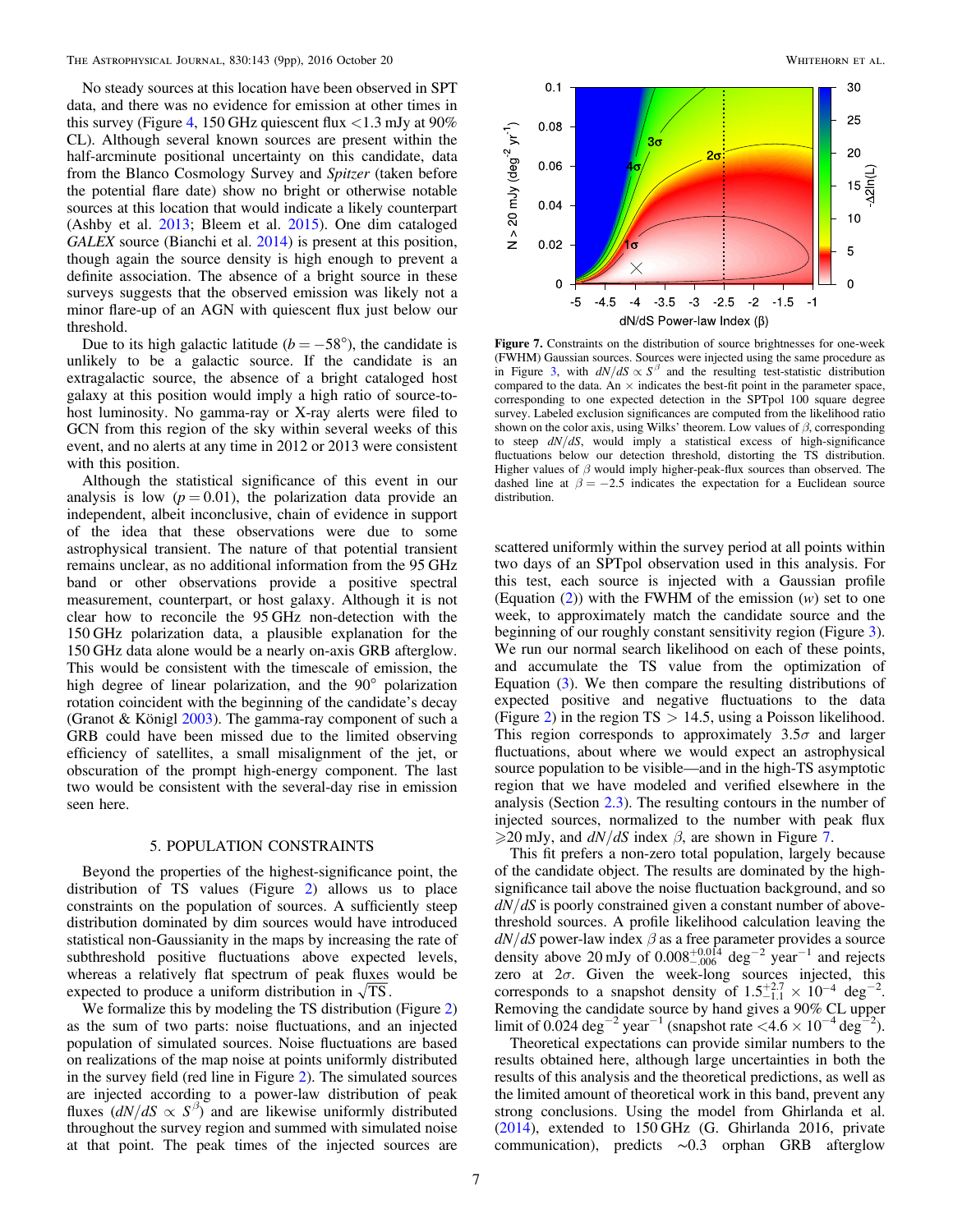detections in this survey and a  $dN/dS$  index  $\beta = -2.8$ , compatible with the results here, although the emission period for these sources is expected to be much longer than the week emission of the candidate object. Other predictions, such as in Metzger et al. ([2015](#page-8-5)), which consider different source populations (magnetars, on-axis GRBs, tidal disruption events), give expected source densities an order of magnitude lower.

As this is the first transient survey in the millimeter band, comparison of these results to previous surveys (e.g., Levinson et al. [2002](#page-8-9); Gal-Yam et al. [2006;](#page-8-26) Bower et al. [2010;](#page-8-27) Bell et al. [2011;](#page-8-10) Bower & Saul [2011;](#page-8-28) Croft et al. [2011](#page-8-29)) is a complex and model-dependent task. The highest frequency of these (Bower et al. [2010](#page-8-27)) was conducted at 5 GHz, a factor of 30 below our primary observing band, and correspondingly was focused on somewhat different sources. The most similar previous results in terms of science goals, in Levinson et al. ([2002](#page-8-9)) and Gal-Yam et al. ([2006](#page-8-26)), focus on GRB afterglows, though at lower frequencies (1.4 GHz). These searches used two epochs of NVSS and FIRST data, several years apart, to identify the isotropic emission from a GRB afterglow after the ejecta become subrelativistic. This occurs late in the history of the burst, with the peak time occurring six months or more after the burst, and emission lasting for a period of a year (Levinson et al. [2002;](#page-8-9) Ghirlanda et al. [2013](#page-8-16)); a timescale to which the one year SPTpol survey described here has extremely limited or no sensitivity (Section [3](#page-3-0)). Additional data from the in-progress four-year, 500 square degree SPTpol survey (Section [6](#page-7-0)) will allow a direct comparison of the results from Levinson et al. ([2002](#page-8-9)) to millimeter-band data with similar timescales and corresponding limits on the allowed spectral index of sources, like the possible detection in Gal-Yam et al. ([2006](#page-8-26)). The more indirect comparison—connecting constraints on late-time isotropic afterglows to the constraints we place on early partially beamed bursts—is highly theoretically uncertain, for the reasons described in Section [3,](#page-3-0) and an interesting topic for future modeling work.

Although a direct comparison in terms of the year or more emission period implied by the Levinson et al. ([2002](#page-8-9)) subrelativistic afterglow model is impossible, as a result of the length of our survey, the two-epoch strategy used sets only an upper bound on the length of their detected sources. As such, we are at least free to compare results for week-scale sources, and address whether the candidate source in Levinson et al. ([2002](#page-8-9)) could be a similar object to that described in Section [4.](#page-4-0)

The similar effective sky coverage (~5000 deg<sup>2</sup>) for weekscale emission at fluxes  $\geq 10$  mJy suggests that any such sources detectable by both surveys at threshold must have a very flat broadband spectral index. A reasonable synchrotron spectrum  $(\nu^{-0.5})$  would make a week-long source detectable by Levinson et al. ([2002](#page-8-9)) an order of magnitude below threshold here. Conversely, even a very slowly rising spectrum, such as that expected for GRB afterglows near peak  $(v^{0.3})$ , would make an SPTpol-detectable source a factor of four below threshold for the FIRST/NVSS data; a steeper self-absorbed synchrotron spectrum  $(\nu^2)$  would make such sources completely invisible at 1.4 GHz.

This requirement for an extremely flat spectrum over two orders of magnitude in frequency makes it very unlikely that the candidate from Gal-Yam et al. ([2006](#page-8-26)) is related to the candidate in Section [4](#page-4-0). The population of bright  $(\gtrsim 1 \text{ mJy})$  GRB afterglows is dominated, both at 1 and 150 GHz, by nearly on-axis selfabsorbed bursts with rising spectra (Ghirlanda et al. [2014](#page-8-18)), which would make the majority of NVSS/FIRST-detectable

afterglows visible to SPTpol, given sufficiently long observation times. Thus, future SPTpol data over longer time periods will allow a much more direct comparison to the results from Levinson et al.  $(2002)$  $(2002)$  $(2002)$ .

## 6. DISCUSSION AND FUTURE WORK

<span id="page-7-0"></span>Observations with SPTpol have provided the first untriggered view of the transient millimeter sky, with sensitivity approaching that required to test current models of off-axis GRBs and other sources. One candidate object was observed, but it remains unclear whether the observed emission is a statistical fluctuation. Its properties are intriguing and qualitatively consistent with some expectations for a GRB afterglow, although there is some internal tension between the polarization data and the spectrum, and the statistical significance of the detection is too low to completely rule out a fluctuation.

The forthcoming SPT-3G receiver, scheduled for deployment over the 2016/2017 austral summer (Benson et al. [2014](#page-8-30)), will greatly improve the capabilities of this survey and provide muchenhanced sensitivity to any objects with the same properties (peak flux, duration, spectrum) as the candidate from this work.  $SPT-3G$  is planned to survey an area of 2500 deg<sup>2</sup>—25 times the area covered here—in three frequency bands (90, 150, and 220 GHz) to approximately the same depth as in this article, ultimately probing source densities in the 10–20 mJy regime to below  $10^{-4}$  deg<sup>-2</sup> year<sup>-1</sup>. At this level, multiple detections are expected annually from the off-axis bursts modeled in Metzger et al. ([2015](#page-8-5)) and Ghirlanda et al. ([2014](#page-8-18)). Even a non-observation with SPT-3G will thus place constraints on the shock dynamics and energy budget of the unknown GRB progenitors. Most important, this sensitivity is well below the source density implied by the candidate source here. If it was a statistical fluctuation, SPT-3G will be able to rule out a transient source population at the best-fit level in Figure [7.](#page-6-0) Conversely, if it was indeed a real source, SPT-3G would see dozens of sources annually at our best-fit source density, independent of  $\beta$ , and begin to characterize the population from which it arose.

In addition, a  $500 \text{ deg}^2$  survey using SPTpol is currently in progress, with a planned conclusion at the end of 2016. For week-scale sources, this survey will cover an effective sky area 20 times larger than covered here, albeit with map noise approximately two times greater. This prevents the direct exploration of the population of 10 mJy sources possible with SPT-3G, but will provide information complementary to what is available in this work. For a source population with  $dN/dS$  index  $\beta$  > -3, such as predicted for all source classes in Metzger et al. ([2015](#page-8-5)), including orphan GRB afterglows, the number of detections will increase by trading depth for sky area.

Extending the observing period from one year to the four years of the 500 square degree survey will also allow better discrimination between dim steady sources and long transients. Orphan GRB afterglows in particular, as well as population-3 GRBs, may have durations of months. With only one year of data, such objects are largely indistinguishable from steady sources, reducing the sensitivity of this analysis despite the low noise levels afforded by long integration times. As a result, the 500 square degree survey is expected to have equivalent flux sensitivity on 100-day scales to the results here, in addition to the substantially increased sky area and monitoring period.

Thanks to S. Croft for helpful comments and to G. Ghirlanda for providing 150 GHz orphan afterglow predictions. The